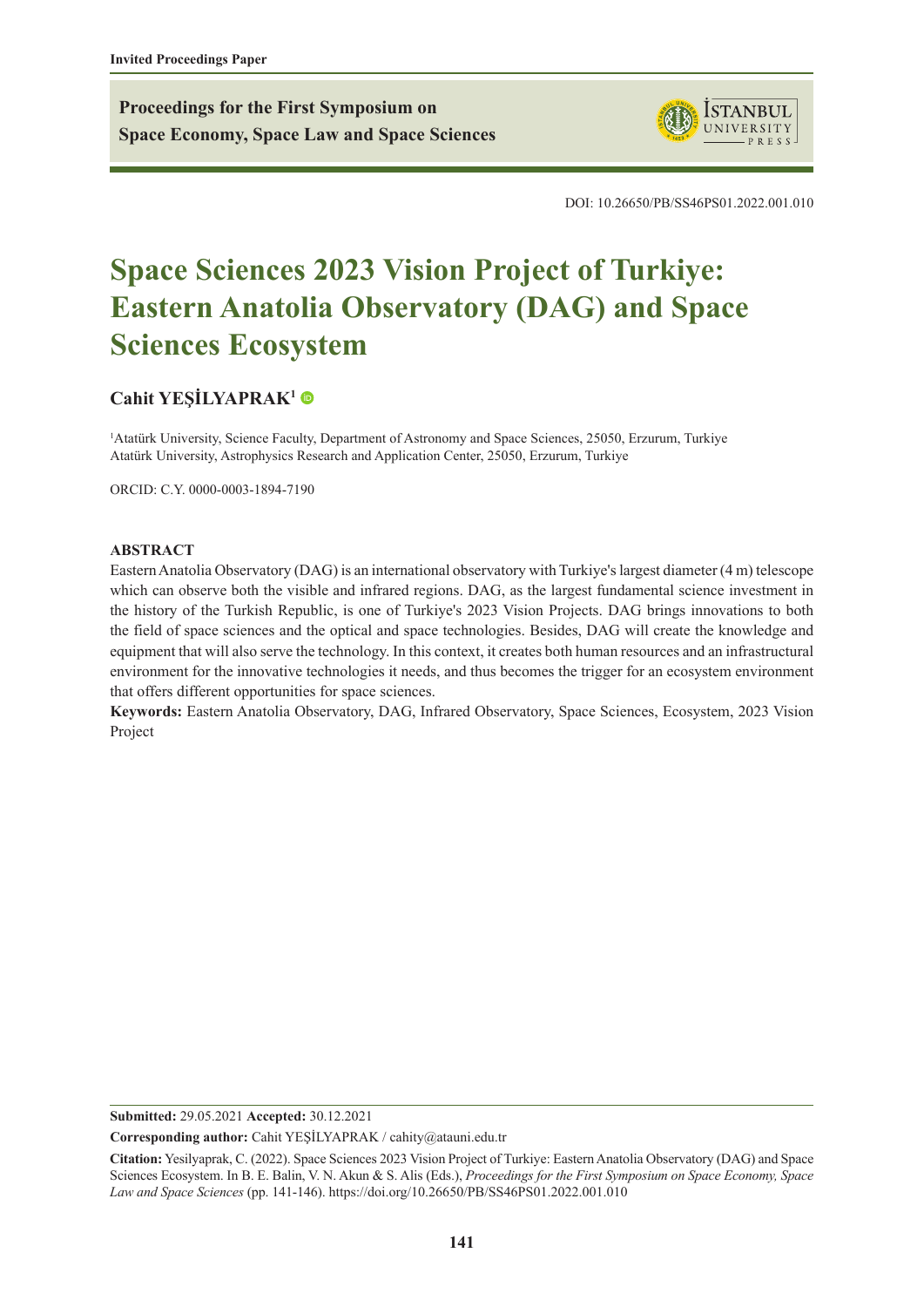### **1. Eastern Anatolia Observatory (DAG)**

Eastern Anatolia Observatory (DAG) is an international observatory that is being established in Erzurum within Atatürk University Astrophysics Research and Application Center (ATASAM) with the financial support of the Presidency of the Republic of Turkiye Strategy and Budget Directorate and Atatürk University. With a telescope that has a diameter of 4 m, DAG is the biggest and the first IR observatory of Turkiye, constructed on the summit of Konakli mountain (Figure 1 and 2). DAG, as the largest fundamental science investment in the history of the Turkish Republic, is one of Turkiye's 2023 Vision Projects. DAG brings innovations to both the field of space sciences (such as infrared observations, high resolution, observation of faint celestial objects with a large-scale telescope), and optical and space technologies (such as active and adaptive optics, infrared imaging system).



**Figure 1.** The concept design of Eastern Anatolia Observatory (DAG)

The mission of DAG is to make competitive observations at the international level, to offer opportunities to innovative technologies and to support the development of current science. In particular, a vision for DAG has been drawn that can provide opportunities for competitive and new technological focal plane instruments, which are preferred in terms of their global location and the optical technologies they contain.



**Figure 2.** Eastern Anatolia Observatory (DAG) and DAG site in Erzurum – Konaklı (3170 m altitude)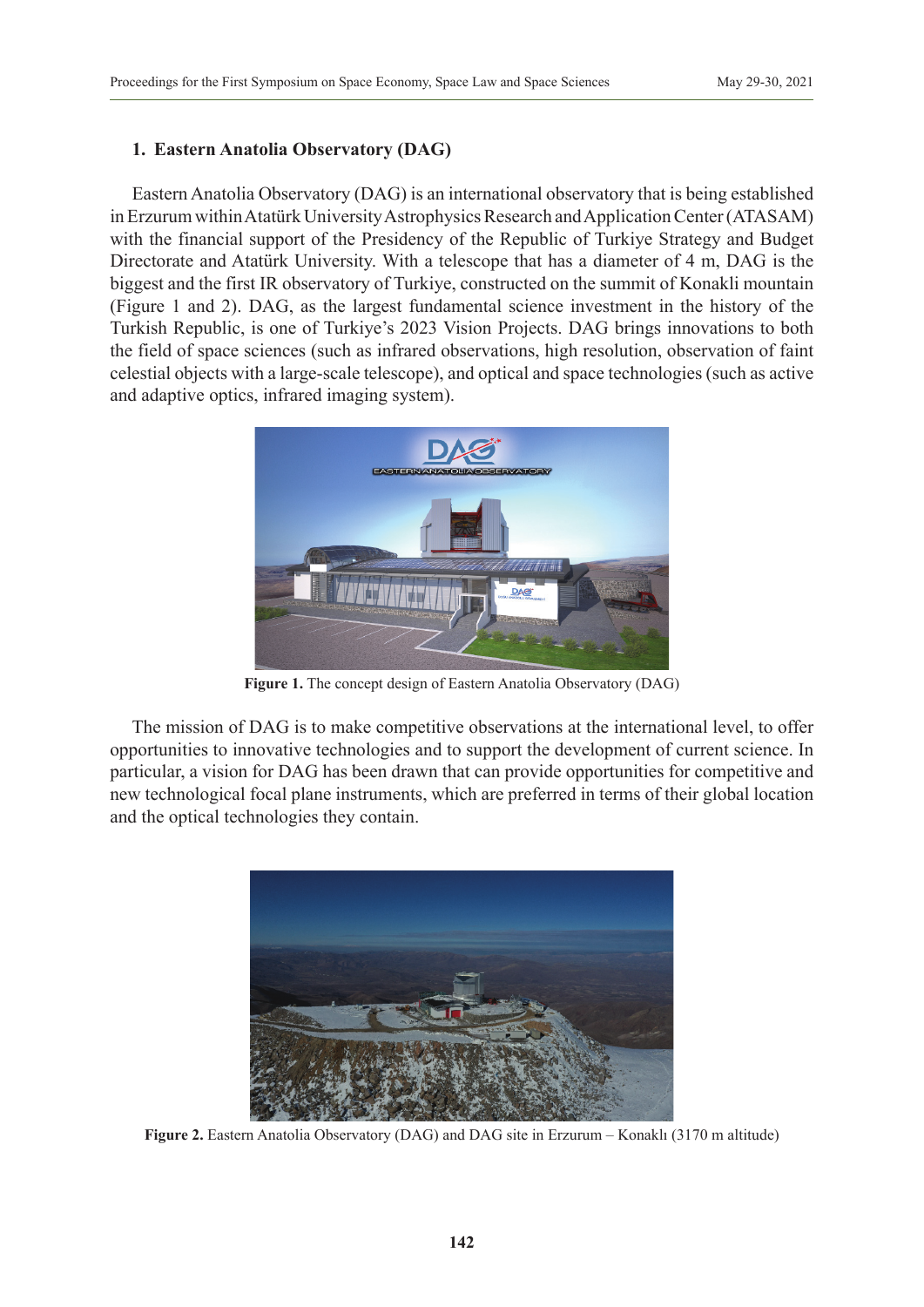The DAG site i s an observatory site on Konaklı, in the Karakaya Hills, located about 35 km away from Erzurum city center, at an altitude of 3170 m. DAG has a 4 m diameter telescope, which will fill a large global observational gap thanks to its location in the Northern Hemisphere. The atmospheric conditions of DAG are especially suitable for IR observations. The DAG site has many clear nights, low humidity, temperature, wind speed and atmospheric inversion layer, and a consistent snow season and wind direction.

In this scope for DAG, with the support of the Turkish Government, a comprehensive project was developed with three stages between 2012 and 2022. First, the Eastern Anatolia Observatory (DAG) Project; second, the Focal Plane Instruments (FPI) Project and third, the Mirror Coating System (MCS) Project. An other aim of the FPI project is to establish an optical laboratory (OPAL: Optomechatronics Research Laboratory) to be equipped with maintenance, repair and test instruments that will also ensure R&D. DAG is expected to be operational at the end of 2022.

ATASAM is not only a center in which studies solely on space sciences at the international level will be implemented. It is also developing as an R&D center where technological information gathered as a result of these studies and the constructed research infrastructures will serve space sciences and technologies.

#### **2. Space Sciences and DAG**

The relationship between DAG and space sciences is not just about astronomical observations. Thanks to DAG and other infrastructures (OPAL, MCS) being established within ATASAM, interdisciplinary studies in the fields of astrophysics, astrophotonics, astrometeo, astro-optics, astroinformatics and remote sensing will be possible.

The aims of DAG and OPAL Research and Development (R&D) service infrastructures are:

- 1) Establishing DAG and OPAL R&D infrastructures;
- 2) Providing observation and infrastructure usage services;
- 3) Establishing national and international collaborations;
- 4) Engaging in R&D activities;
- 5) Carrying out training and awareness activities.

# **3. Turkiye's 2023 Vision at Space Sciences**

The reflections of the visionary studies in space sciences and other related subjects with the synergy coming from Turkiye's 2023 Vision are summarized in items below.

- Turkiye's 2023 Vision: to create Turkiye's largest basic science investment;
- Space Sciences: to establish Turkiye's largest and first infrared telescope;
- Optics Technologies and Sciences: to establish the largest mirror coating system in Turkiye and Europe;
- Science Strategy: to fill the great observational gap on Earth
- Science Diplomacy: to increase international scientific and technological cooperation in the field;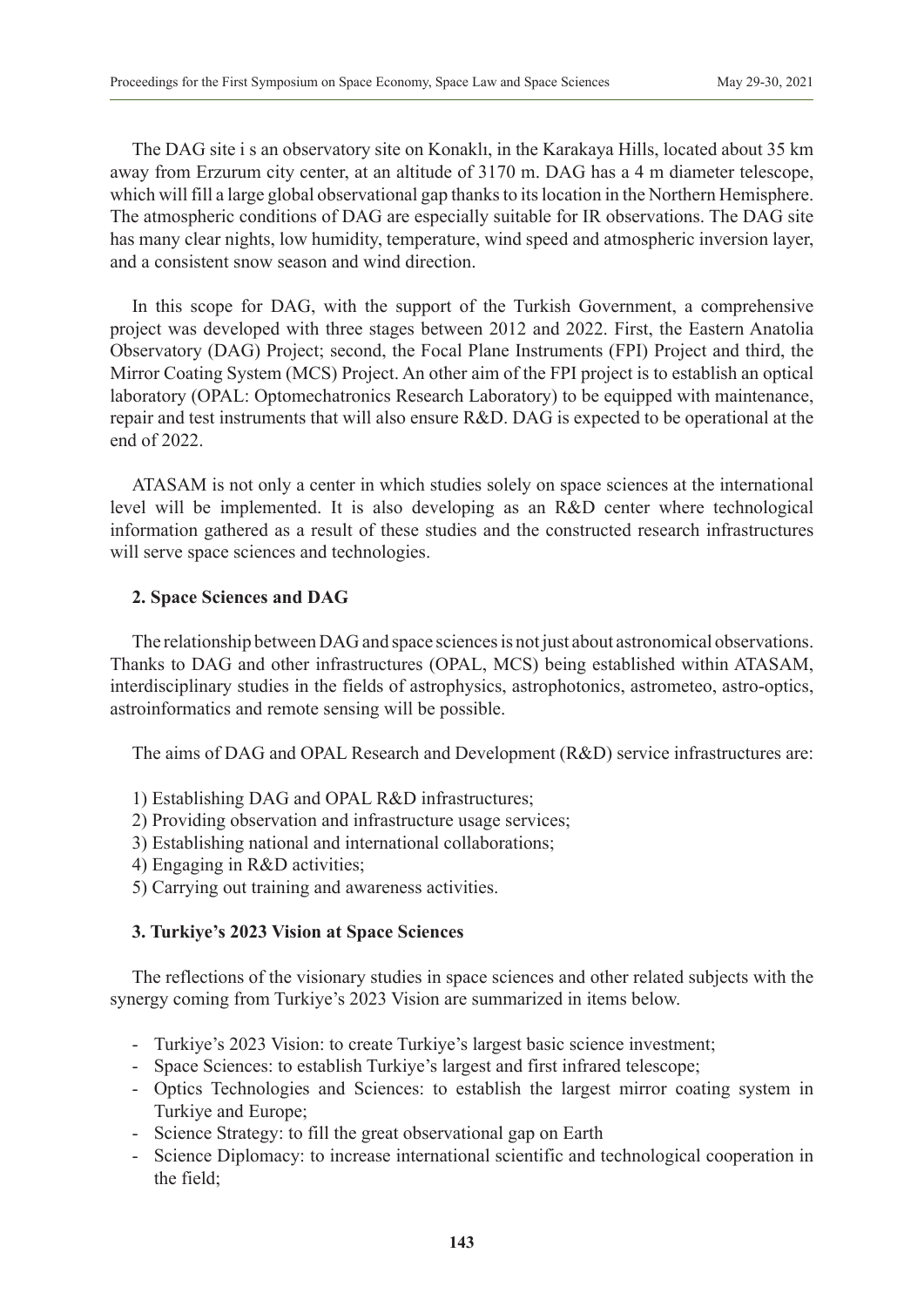- Scientific Prestige and Pioneering: to carry out competitive and quality research,
- Scientific Diversity and Awareness: to carry out interdisciplinary studies;
- Scientific and Technological Competition: to develop new technologies;
- Scientific Competence and Sustainability: to create competent human resources and develop domestic technological products.

#### **4. Space Sciences Ecosystem (Industrial Society to Information Society)**

The objectives and activities of both DAG and OPAL research infrastructures established within ATASAM were taken into consideration while designing and creating the "Space Sciences Ecosystem", the Turkish National Space Program, the 11<sup>th</sup> Development Plan for Turkiye, the Research Infrastructures Law No. 6550 in Turkiye, the mission and vision. In this context, the process of creating the ecosystem for space sciences in Turkiye can be identified and summarized in order of development and process management as follows:

The stages of Space Sciences Ecosystem in Turkiye:

- 1) Public/Government Support (Turkish Republic Strategy and Budget Presidency, Universities, Public Organisations);
- 2) Astronomical observation (space sciences) with DAG and research and product development (space and optical technologies) with OPAL;
- 3) Establishing strategic and large basic science investment;
- 4) Structuring a university research and application center (ATASAM);
- 5) Creating an advanced research center/infrastructure with Research Infrastructures Law No. 6550 (commercial legal entity).

# **5. Requirements for Space Sciences Ecosystem in Turkiye**

Some requirements for the space science ecosystem in Turkiye and its dimensional analysis are summarized in Table 1.

| 010 11 DOM 109 MM 01101110 101 MM 0pm 0 001011000 0000 povem m 1 mm p |                                                          |  |  |  |  |  |  |  |
|-----------------------------------------------------------------------|----------------------------------------------------------|--|--|--|--|--|--|--|
| <b>Stages / Dimensions</b>                                            | <b>Requirements / Criteria</b>                           |  |  |  |  |  |  |  |
| Strategic Program - Objectives                                        | Observation Service, R&D, Product, Infrastructure        |  |  |  |  |  |  |  |
| Transparency - Openness Policy                                        | Commercial Legal Entity, Financing, Information, Purpose |  |  |  |  |  |  |  |
| Internal/External Stakeholders - Users                                | Public, Private Sector, University, Individual           |  |  |  |  |  |  |  |
| Service - R&D Product                                                 | Observation, Data, Infrastructure, Product, Device       |  |  |  |  |  |  |  |
| Technology - Innovation                                               | Technology Transfer, Innovative Products                 |  |  |  |  |  |  |  |
| Internationalization - Cooperation                                    | Observation, R&D, Education, Device, Technology          |  |  |  |  |  |  |  |
| Horizontal - Vertical Technologies                                    | Being an Interdisciplinary Study Infrastructure          |  |  |  |  |  |  |  |
| Competition - Sustainability                                          | Technology, Service, Finance, Human Resource, R&D        |  |  |  |  |  |  |  |
| Coordination - Governance Policy                                      | Stakeholder, Demands, Dynamic Structure                  |  |  |  |  |  |  |  |
| Systemic - Project Working Policy                                     | Update, Project Based Works                              |  |  |  |  |  |  |  |
| Human Resources - Team Policy                                         | Competent Multidisciplinary Human Resource, Being a Team |  |  |  |  |  |  |  |
| Intellectual Property - Patent Policy                                 | Observation, R&D, Product, Method                        |  |  |  |  |  |  |  |
| Open Data - License Policy                                            | Astronomical / Atmospheric Data Service and Sharing      |  |  |  |  |  |  |  |
| Social Contribution - Publication Policy                              | In / Out of Service Activity, Publication / Thesis       |  |  |  |  |  |  |  |

|  | Table 1. Some requirements for the space sciences ecosystem in Turkiye |  |  |  |  |
|--|------------------------------------------------------------------------|--|--|--|--|
|  |                                                                        |  |  |  |  |